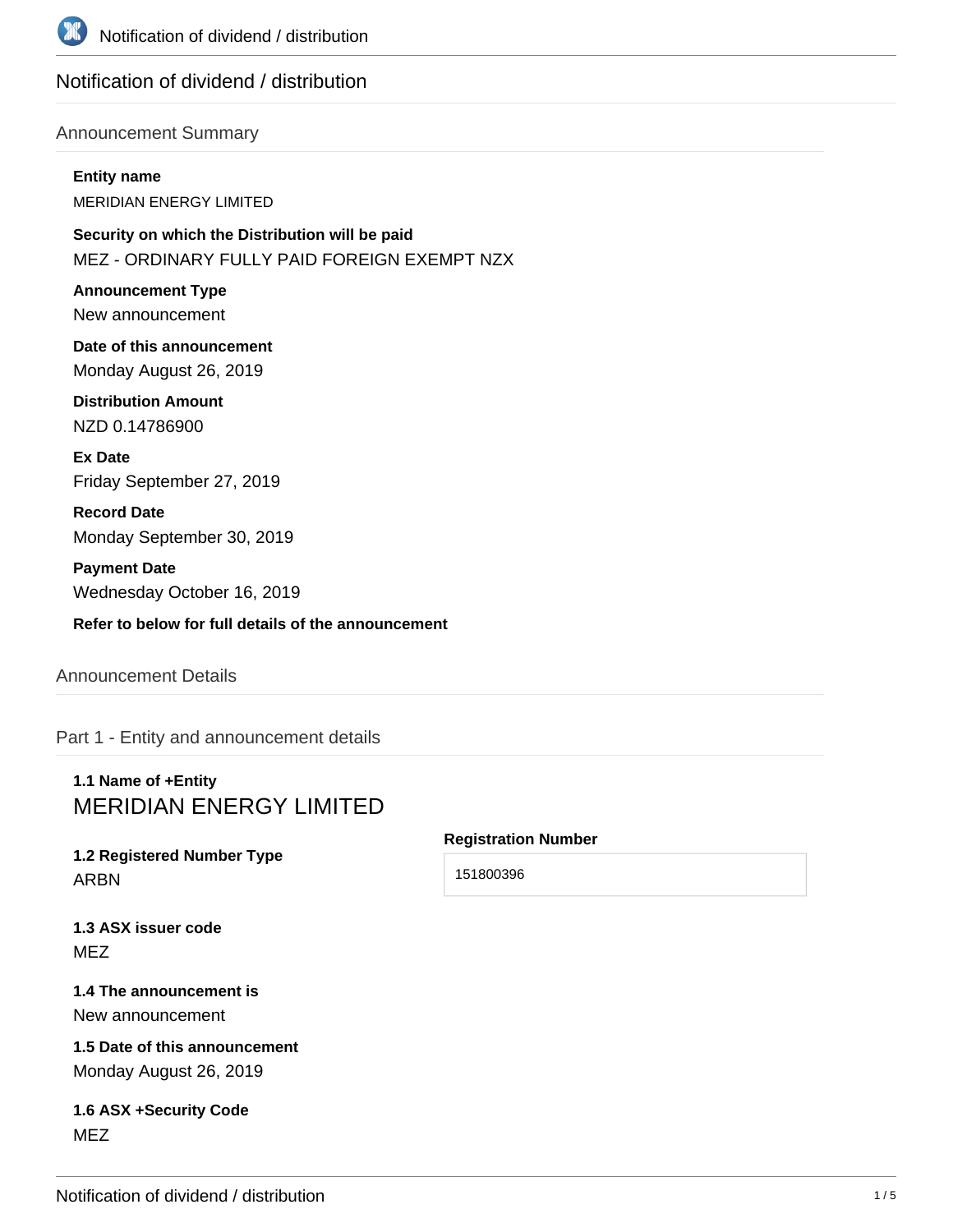

# **ASX +Security Description** ORDINARY FULLY PAID FOREIGN EXEMPT NZX

Part 2A - All dividends/distributions basic details

**2A.1 Type of dividend/distribution Ordinary** Special

**2A.2 The Dividend/distribution:**

relates to a period of six months

**2A.3 The dividend/distribution relates to the financial reporting or payment period ending ended/ending (date)** Sunday June 30, 2019

**2A.4 +Record Date** Monday September 30, 2019

**2A.5 Ex Date** Friday September 27, 2019

**2A.6 Payment Date** Wednesday October 16, 2019

**2A.7 Are any of the below approvals required for the dividend/distribution before business day 0 of the timetable?**

- **•** Security holder approval
- **Court approval**
- **Lodgement of court order with +ASIC**
- **ACCC approval**
- **FIRB approval**
- **Another approval/condition external to the entity required before business day 0 of the timetable for the dividend/distribution.**

No

**2A.8 Currency in which the dividend/distribution is made ("primary currency")**

NZD - New Zealand Dollar

**2A.9 Total dividend/distribution payment amount per +security (in primary currency) for all dividends/distributions notified in this form** NZD 0.14786900

**2A.9a AUD equivalent to total dividend/distribution amount per +security**

| 2A.9b If AUD equivalent not known, date for |                                       |  |
|---------------------------------------------|---------------------------------------|--|
| information to be released                  | <b>Estimated or Actual?</b><br>Actual |  |
| Thursday October 3, 2019                    |                                       |  |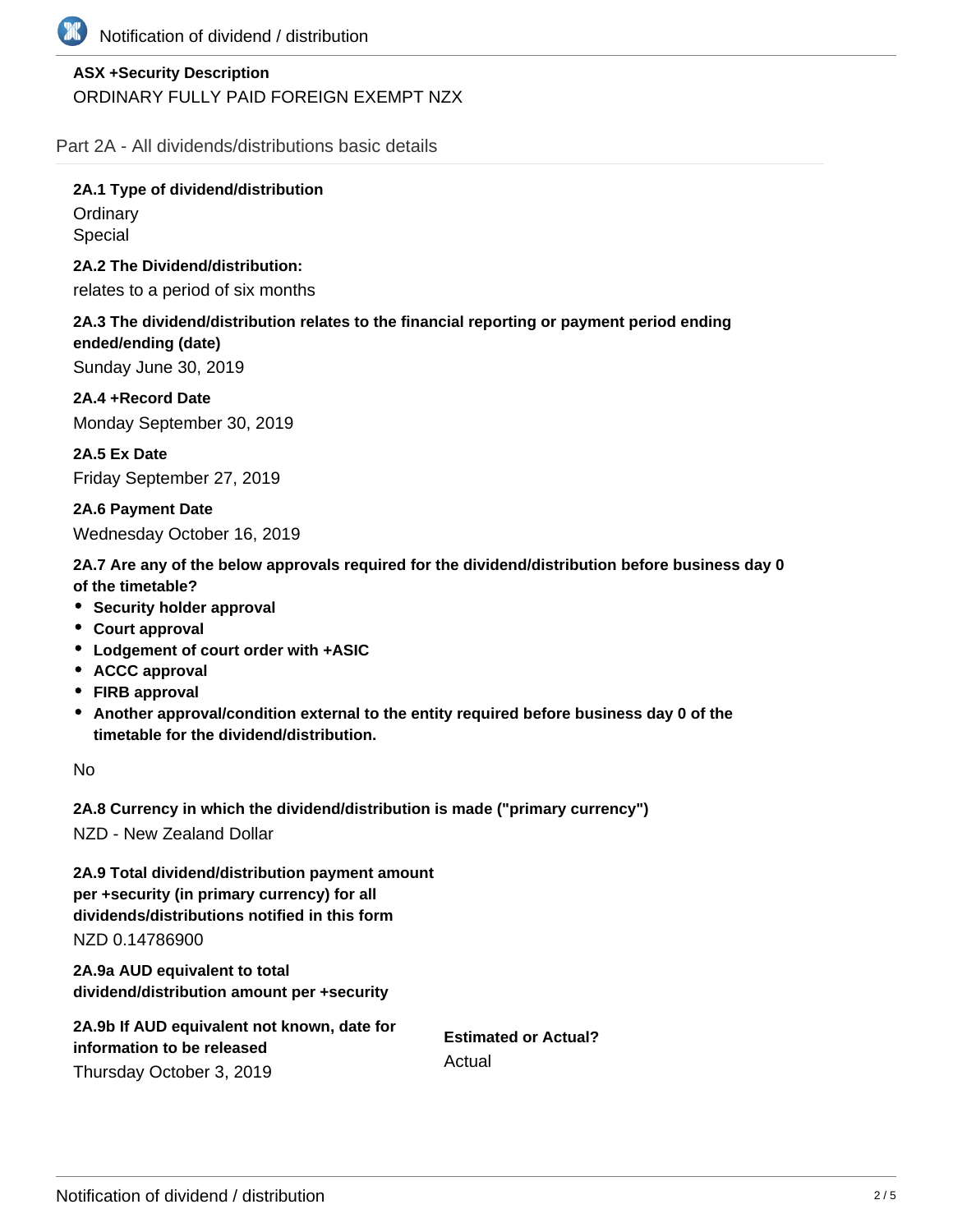

# Notification of dividend / distribution

**2A.10 Does the entity have arrangements relating to the currency in which the dividend/distribution is paid to securityholders that it wishes to disclose to the market?**

Yes

**2A.11 Does the entity have a securities plan for dividends/distributions on this +security?**

We do not have a securities plan for dividends/distributions on this security

### **2A.12 Does the +entity have tax component information apart from franking?**

No

### **2A.13 Withholding tax rate applicable to the dividend/distribution** 0.150000

Part 2B - Currency Information

**2B.1 Does the entity default to payment in certain currencies dependent upon certain attributes such as the banking instruction or registered address of the +securityholder? (For example NZD to residents of New Zealand and/or USD to residents of the U.S.A.).**

Yes

### **2B.2 Please provide a description of your currency arrangements**

Payment to shareholders on the Australian register will be calculated on an AUD/NZD foreign exchange rate.

### **2B.2a Other currency/currencies in which the dividend/distribution will be paid:**

AUD - Australian Dollar **AUD** 

### **2B.2b Please provide the exchange rates used for non-primary currency payments**

| 2B.2c If payment currency equivalent and<br>exchange rates not known, date for information<br>to be released<br>Thursday October 3, 2019 | <b>Estimated or Actual?</b><br>Actual |
|------------------------------------------------------------------------------------------------------------------------------------------|---------------------------------------|
| 2B.3 Can the securityholder choose to receive a currency different to the currency they would<br>receive under the default arrangements? |                                       |
| No.                                                                                                                                      |                                       |

Part 3A - Ordinary dividend/distribution

| 3A.1 Is the ordinary dividend/distribution | 3A.1a Ordinary dividend/distribution estimated |
|--------------------------------------------|------------------------------------------------|
| estimated at this time?                    | amount per +security                           |
| - No                                       | NZD.                                           |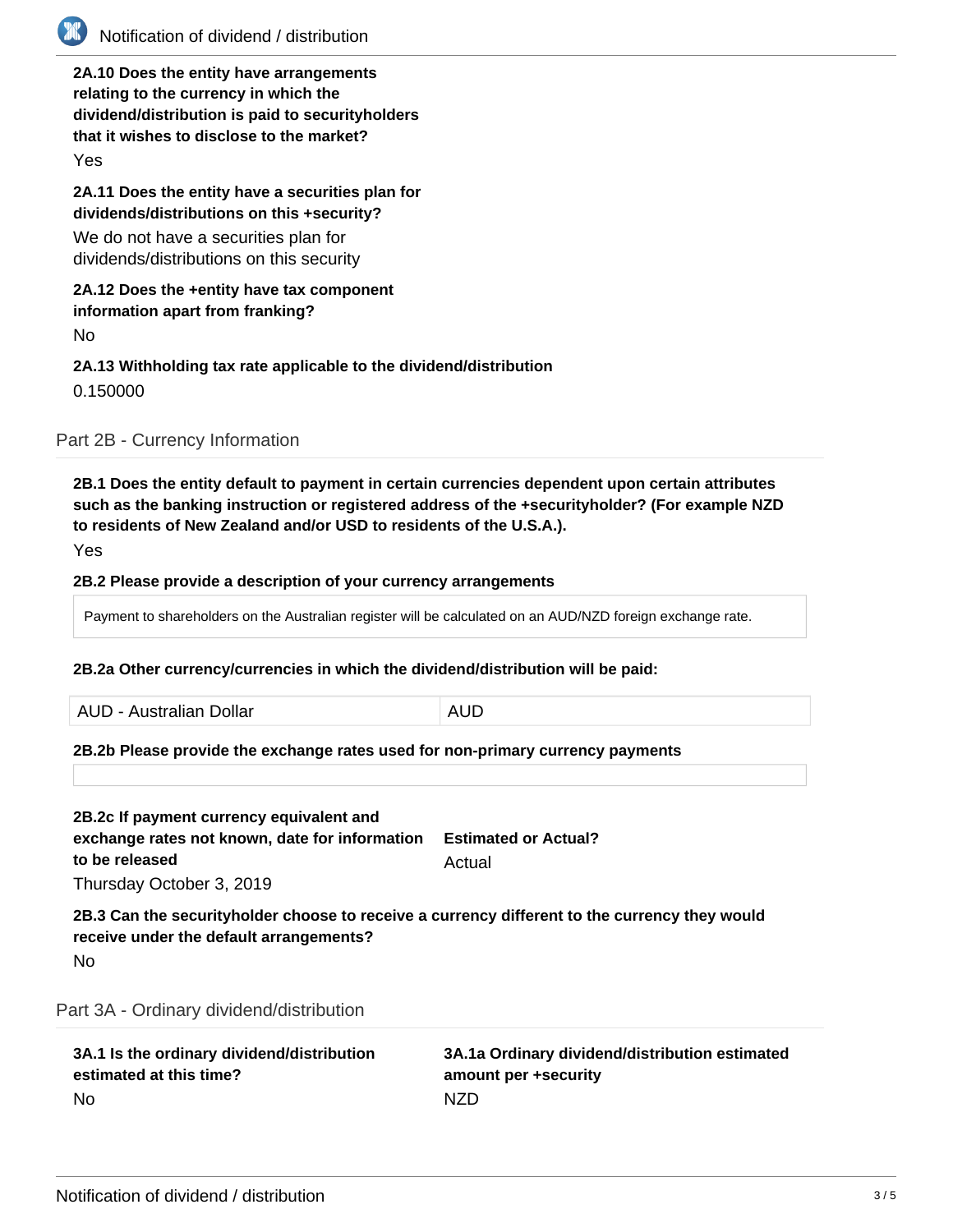| <b>TIP</b><br>Notification of dividend / distribution                                                                              |                                                                                     |
|------------------------------------------------------------------------------------------------------------------------------------|-------------------------------------------------------------------------------------|
| 3A.1b Ordinary Dividend/distribution amount per<br>security                                                                        |                                                                                     |
| NZD 0.10720000                                                                                                                     |                                                                                     |
| 3A.2 Is the ordinary dividend/distribution<br>franked?                                                                             |                                                                                     |
| <b>No</b><br>3A.3 Percentage of ordinary<br>dividend/distribution that is franked<br>0.0000%                                       |                                                                                     |
| 3A.4 Ordinary dividend/distribution franked<br>amount per +security<br>NZD 0.00000000                                              | 3A.5 Percentage amount of dividend which is<br>unfranked<br>100.0000 %              |
| 3A.6 Ordinary dividend/distribution unfranked<br>amount per +security excluding conduit foreign<br>income amount<br>NZD 0.10720000 |                                                                                     |
| Part 3B - Special dividend/distribution                                                                                            |                                                                                     |
| 3B.1 Is the special dividend/distribution<br>estimated at this time?<br>No                                                         | 3B.1a Special dividend/distribution estimated<br>amount per +security<br><b>NZD</b> |
| 3B.1b Special dividend/distribution amount per<br>+security<br>NZD 0.02440000                                                      |                                                                                     |
| 3B.2 Is special dividend/distribution franked?<br>No                                                                               |                                                                                     |
| 3B.3 Percentage of special dividend/distribution<br>that is franked                                                                |                                                                                     |
| 0.0000%                                                                                                                            |                                                                                     |
| 3B.4 Special dividend/distribution franked<br>amount per +security<br>NZD 0.00000000                                               | 3B.5 Percentage of special dividend/distribution<br>that is unfranked<br>100.0000 % |
| 3B.6 Special dividend/distribution unfranked amount per +security excluding conduit foreign                                        |                                                                                     |
| income amount<br>NZD 0.02440000                                                                                                    |                                                                                     |

**3F.1 Is a supplementary dividend/distribution payable?** Yes **3F.2 Is the supplementary dividend/distribution estimated at this time?** No